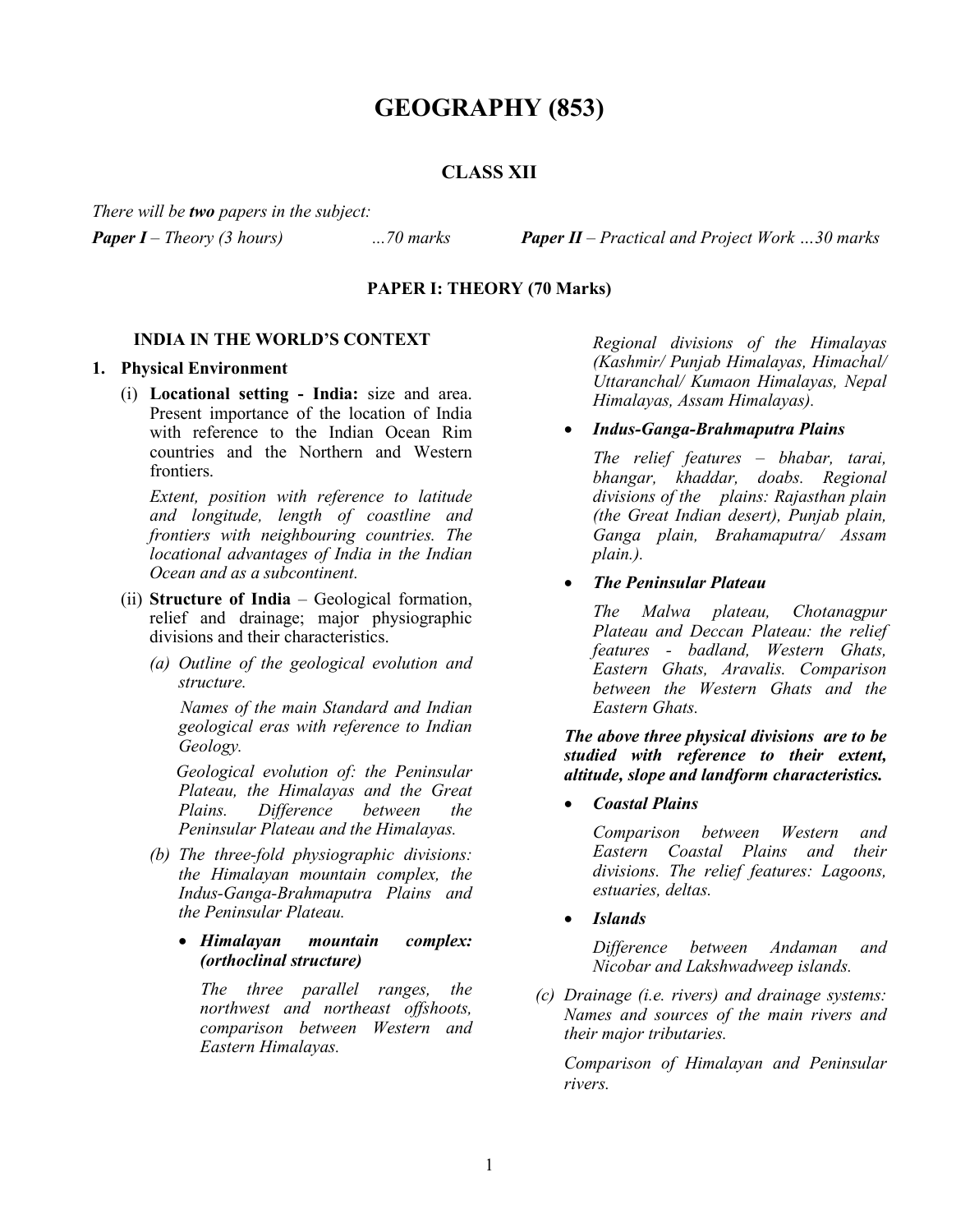(iii)**Climate: India** - Factors affecting India's climate: Temperature - factors affecting temperature. Atmospheric pressure conditions during the year; origin and mechanism of the monsoon, Jet streams, Southern Oscillations; wind and rainfall distribution during the year; characteristics of the four main seasons - hot and dry, hot and wet, cool and dry, cool and wet with reference to temperature distribution in north and south India, pressure, wind conditions – distribution of resultant rainfall; variability of rainfall, incidence of droughts and floods. Temperature and rainfall graphs of Mumbai, Delhi, Kolkata, Chennai, Jaisalmer, Leh, and Hyderabad.

*Role of various factors affecting Indian climate – latitudinal extent, distance from the sea, northern mountain ranges, physiography, monsoon winds, upper air circulation, western disturbances and tropical cyclones, southern oscillation, El Nino; understanding of the concept and mechanism of monsoon; Indian Monsoonal Regime – onset, rain bearing system, break in the monsoon, retreat of the monsoon;* 

*Seasons of India – with reference to temperature, pressure distribution, wind systems and local winds (loo, kalbaisaki/ Norwesters, Mango showers; explanation of the variability of rainfall in different areas over different seasons.* 

*Droughts and Floods – meaning, causes, affected areas and mitigation programmes. Temperature and rainfall graphs of Mumbai, Delhi, Kolkata, Chennai, Leh, Jaisalmer and Hyderabad.* 

(iv) **Natural vegetation:** Forest – area covered, importance, use, misuse and potential both for exploitation and conservation. Present forest policy.

## *Factors affecting vegetation.*

*Importance of forest to man; Impact of human activity on vegetation. Forest area and forest cover in India. Forest Conservation – need, Social Forestry (Agro forestry, community forestry, commercial farm forestry, non-commercial farm forestry,* 

*urban forestry); Forest Conservation Movement: Van Mahotsav, Chipko Movement.*

*National Forest Policy (1988): objectives of the Forest Policy.*

# **2. Population and Human settlements**

(i) Population of India compared to six countries - China, Australia, USA, Canada, Russia and Brazil.

*Population of India as compared to the other six countries with reference to percentage of world population and India's position in the world.* 

(ii) National and State level patterns of population distribution.

*Definition of census. Index of concentration (highest and lowest index of concentration as per the latest census), density of population – arithmetic and physiological.*

*Spatial distribution of population in India. Comparison of the density at the State level.*

(iii)Pattern of population growth in the last three decades; implications for development.

*Meaning of terminologies such as population, birth rate, death rate, population growth rate, natural growth rate and migratory growth.*

*Population growth of India at national level – to the latest Census. Demographic characteristics of India at the National levelbirth rate, death rate, and natural growth rate according to the latest Census.*

Drawing general conclusions about the:

*Impact of rapid growth rate on economic development, on environment; need for planned development (to maintain the ecological balance).*

(iv) Migration trends over the last 25 years.

*Explanation of the important terms – stepwise migration push and pull factors.* 

*Types (National and International migration, inter migration and intra migration) and trends of migration.* 

*Streams of migration: (rural-rural, ruralurban, urban-urban and urban-rural).*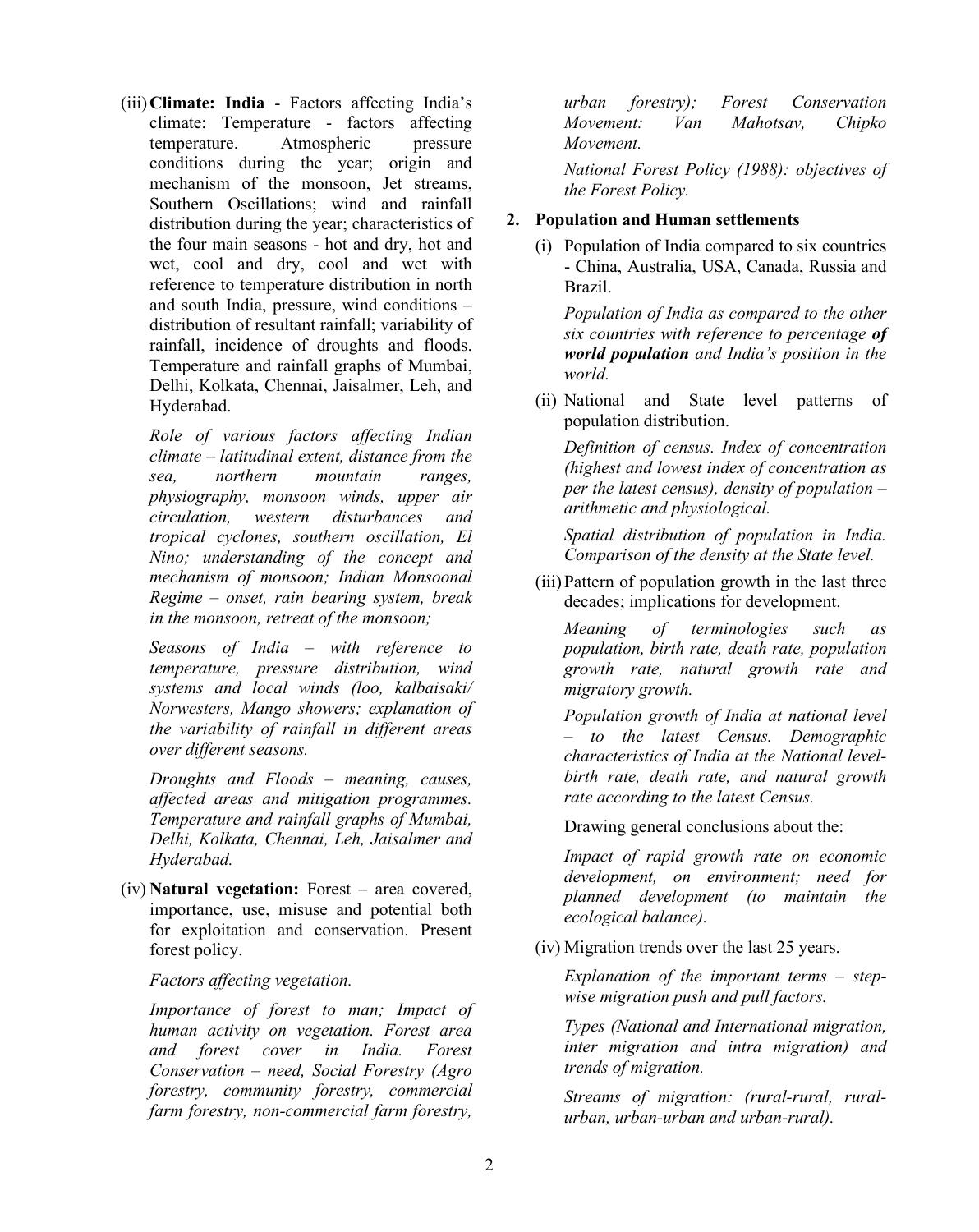*Causes for migration - natural, economic, political and social.* 

(v) Demographic attributes at National level trends and patterns of: 1. Rural urban population 2. Age and sex composition 3. Literacy levels 4. Working and nonworking population; implications for development.

*Study of the causes and trends of rural urban composition, age and sex ratio, literacy level, working and non-working population at the National level (highest and lowest figures for each of the above) in the latest census. Implications for development.*

(vi) Rural settlements – size and number of villages as per the latest census. Types and patterns in hill areas, plains and coastal locations.

*Distinction between Rural and Urban settlements; Rural and Urban Population. Classification of villages as per the latest census.* 

*Factors affecting the types (distinction between compact and dispersed) and patterns (linear, circular, star shaped, rectangular, shapeless) of rural settlements in plains, coastal areas, mountains and plateau areas.*

(vii) Urban settlements **–** size classification of towns as per the latest census. Study of population growth in India.

*Definition of an Urban area according to the latest census; Urban agglomeration, conurbation, urban sprawl, ribbon settlement, infill, metropolis, megalopolis, slums, squatter settlements.*

*Factors that influence the growth of urban centres in India. Problems and advantages of urban growth.*

## **3. Resources of India and their Utilisation**

(i) Need for environmental management vis-àvis development.

*Understanding that from the development point of view, environment may mistakenly be seen as a 'resource' to be exploited, whereas,* 

*environment needs to be viewed as a 'capital' that needs to be managed carefully.*

(ii) Land resources**:** Land use pattern in India – quality of cultivable land, size of land holdings.

*Defining the term land resource; its importance and problems. Land use pattern – defining the terms and factors influencing: net sown area, area sown more than once, forests, land not available for cultivation, permanent pastures and other grazing lands, land under miscellaneous tree crops, culturable (cultivable) waste, current fallow land, fallow other than current fallow, quality and size of cultivable land holdings. Methods to reduce fragmentation of land holdings.*

(iii)Water resources and types of irrigation.

*Water Resources: Their demand and utilization. Types of water resources: surface and ground water.* 

*Meaning, importance and need for irrigation in India.* 

*Use and misuse of water for irrigation; study of alternative methods of irrigation (sprinkler and drip). Overwatering - reasons and regions affected by it; dangers of overwatering.*

*Conservation of water resources including their management; rain water harvesting.*

- (iv) Agriculture: Types, development and problems.
	- (a) Wet and dry farming, crop rotation, intensity of cropping, problems of Indian agriculture; use of technology in agriculture. Modern inputs, change over from subsistence to commercial agriculture, need for Green Revolution**.**  Diversifying Indian agriculture importance of animal husbandry.

*Wet and dry agriculture: Crop rotation. Intensity of cropping – concept and crops associated; problems of Indian agriculture; Use of new technology – Green revolution: Need, impact and problems, second green revolution strategies for second green revolution.*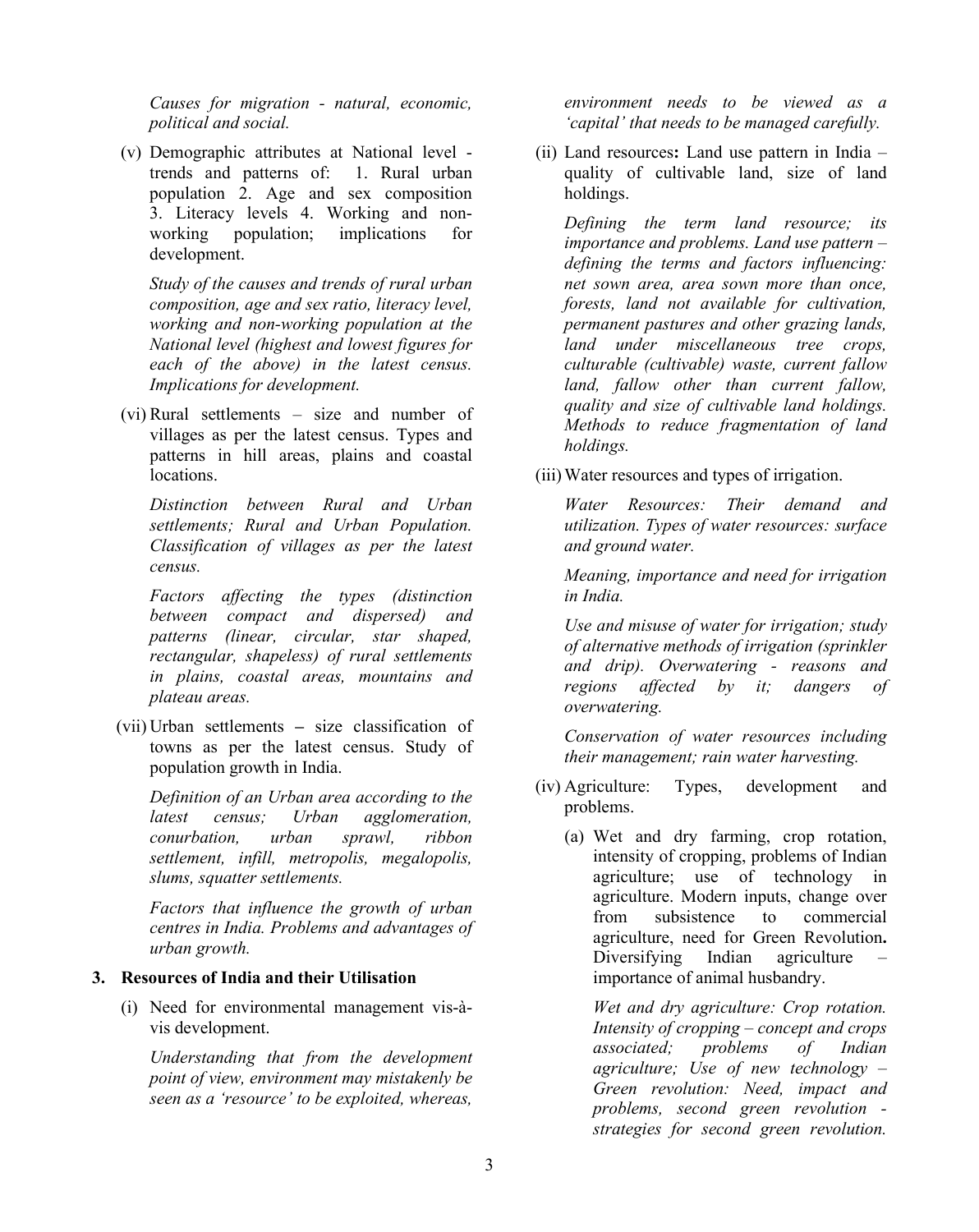*Diversification of Indian agriculture – Animal Husbandry: meaning and its importance in Indian Agriculture.* 

(b) Study of crops:

(i) Conditions of growth (soil, temperature, rainfall requirements, crop seasons). (ii) World production and India's position. (iii) Major producing States in India and their rank as producers of the following crops:

**Food grains** – Rice, Wheat, Coarse grains – Sorghum (Jowar, Maize), Pennisetum (Bajra or Camboo), Eleusine (Ragi), Pulses.

**Commercial and Industrial crops** – Coffee (Nilgiris), Tea, Cotton, Sugarcane, Jute, Groundnut.

*Conditions of growth: For each crop, the type of soil, temperature range, rainfall range, the crop seasons are to be done.* 

*Main areas of growth of the above crops.*

*Name of the leading producer (country) in the world for each of the above crops (Food grains, commercial and industrial crops) and India's position in the world.* 

**Importance of Market Gardening and Orchard Farming –** reasons and trends in development in recent years.

*Self-explanatory*

(v) Fishing in India and Japan.

*Factors influencing development of fishing in India and Japan.*

- (vi) Sources of Energy
	- (a) Minerals and power resources.

*Distinguishing between metallic and non-metallic minerals; ferrous and nonferrous minerals.*

*Production and distribution (leading State and one leading centre) of Iron ore, mica, coal, manganese and petroleum; their uses.*

*Iron ore, mica, coal: their types.* 

*The main power resources - Nuclear thermal, hydel; three main centres for generation of nuclear thermal power in India.* 

(b) Conventional energy sources - fossil fuels and firewood, potential (Indian context) and limitations of each source, methods of harnessing and environmental consequences of their use.

*Conventional energy sources:*

*Coal and Petroleum. Environmental concerns with regard to their use (global warming, thermal pollution in waters, fly ash, atmospheric pollution, etc.).* 

(c) Non-conventional energy sources - types of non-conventional sources (bio-mass, solar, wind, ocean, hydel, geothermal); their environmental consequences; need to promote non-conventional energy sources.

*Advantages and limitations of each nonconventional energy source.* 

*Uses of these energy sources and distribution.* 

*Understanding the need to promote nonconventional energy sources.*

*(The study should include uses and the distribution of the above energy resources).*

- **4. Infrastructural Resources** (Development of Transport and Communication).
	- (a) Railways, Roadways, Water transport (inland and coastal), Air transport, Pipelines - these modes of transport are to be studied with regard to –

Factors: natural and economic that govern the distribution of railways, roadways, water and air transport; density and growth. Patterns in India.

*The present position, areas well and poorly served by each mode.*

*Problems – comparative advantage of each mode of transport, national goals to be achieved in the development of modes of*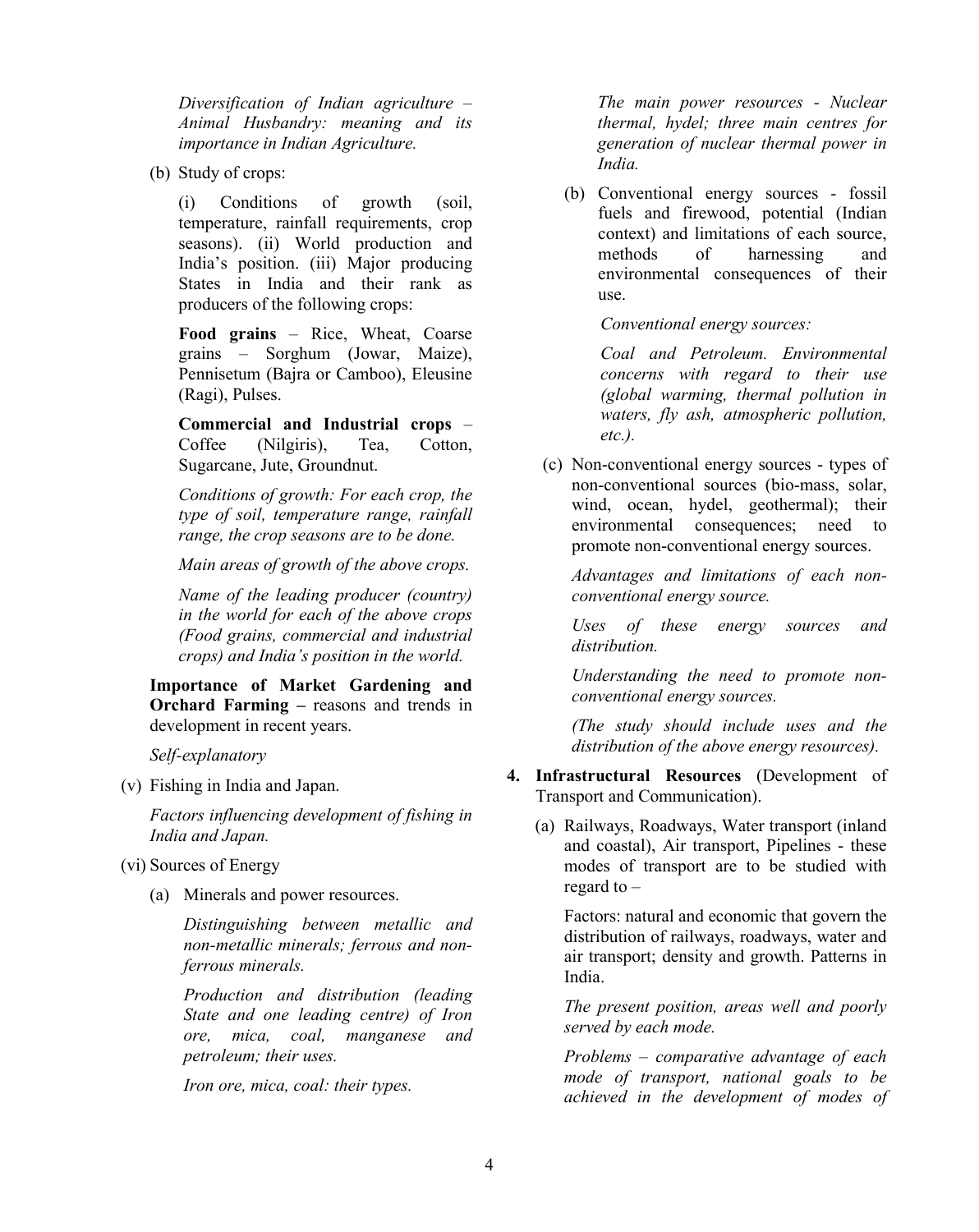*transport (The Golden quadrilateral - its north-south and east-west corridor).* 

 Ports, their location and advantage; major exports and imports of different ports. Nature and direction of trade from the ports. International trading patterns and products in the last five years.

*Distinguishing between harbour and port; natural and artificial harbours. Location of major seaports in India and their advantage; main items of export and import from different ports (Mumbai, Chennai, Kolkata, Kochi).*

(b) Communication – importance of communication in rural development and its policy. Importance of infrastructure as key to the development of an industrial economy.

*Modern means of communication - satellites and remote sensing - Geographic Information Systems (GIS), cellular phones, radio, doordarshan, internet; difference between mass communication and tele communication. Infrastructure as key to the development of an industrial economy.* 

## **5. Industries**

(a) Study of the location and distribution of important industrial centres; a general comparison of disparities.

## *Self-explanatory.*

(b) Major and minor industrial regions – factors governing their growth.

*Reasons for the spread of industrial areas; Understand how the distribution of heavy and consumer industries varies in the different regions; Understanding why certain industries are more in a particular region.*

*Major Industrial regions: Mumbai-Pune, Hooghly, Bengaluru-Tamil Nadu, Gujarat, Chota Nagpur, Vishakhapatnam-Guntur, Gurgaon-Delhi-Meerut.*

*Factors governing the growth of the above to be studied.*

(c) Location, production and growth of the following industries:

## (i) **Agro based industries** – Cotton textile

*Maharashtra (Mumba), Gujarat (Ahmedabad).*

(ii) **Mineral based industries** – Iron and steel and Petrochemicals.

> *The following industrial centres of each industry are to be studied.*

#### *Iron and Steel:*

*TISCO (Jamshedpur), Vishweshvarya Iron and Steel Plant (Bhadravati), Bhilai Iron and Steel Plant (Bhilai), Rourkela Iron and Steel Plant (Rourkela), Hindustan Steel Limited Plant (Durgapur), Bokaro Iron and Steel Plant (Bokaro), Salem Iron and Steel Plant (Salem), Vishakhapatnam Iron and Steel Plant (Vishakhapatnam).*

*(Integrated and mini steel plants: meaning and advantages to be studied.)*

*Petro Chemicals:*

*UDEX (Koyali), IPCL (Vadodara).*

 *NOTE: Factors responsible for the location, development and present status of the Agro and Mineral based industries mentioned above, as well as the main distribution centres are to be studied.*

*Difference between key and footloose industry; industrial clusters and indices to identify industrial clusters.*

*Maps and sketches of Industrial regions and centres (location of agro based and mineral based industries) should be the basis for explaining the pattern of industrial development.* 

(d) Tourism industry – Major natural and cultural tourist areas in India. Their special features and level of development - impact on environment and local economy. Tourist flows.

*Definition of tourism, growth of tourism, advantages of tourism, important places – both natural and cultural. Positive and negative impact of tourism, problems of tourism and measures for developing ecotourism.*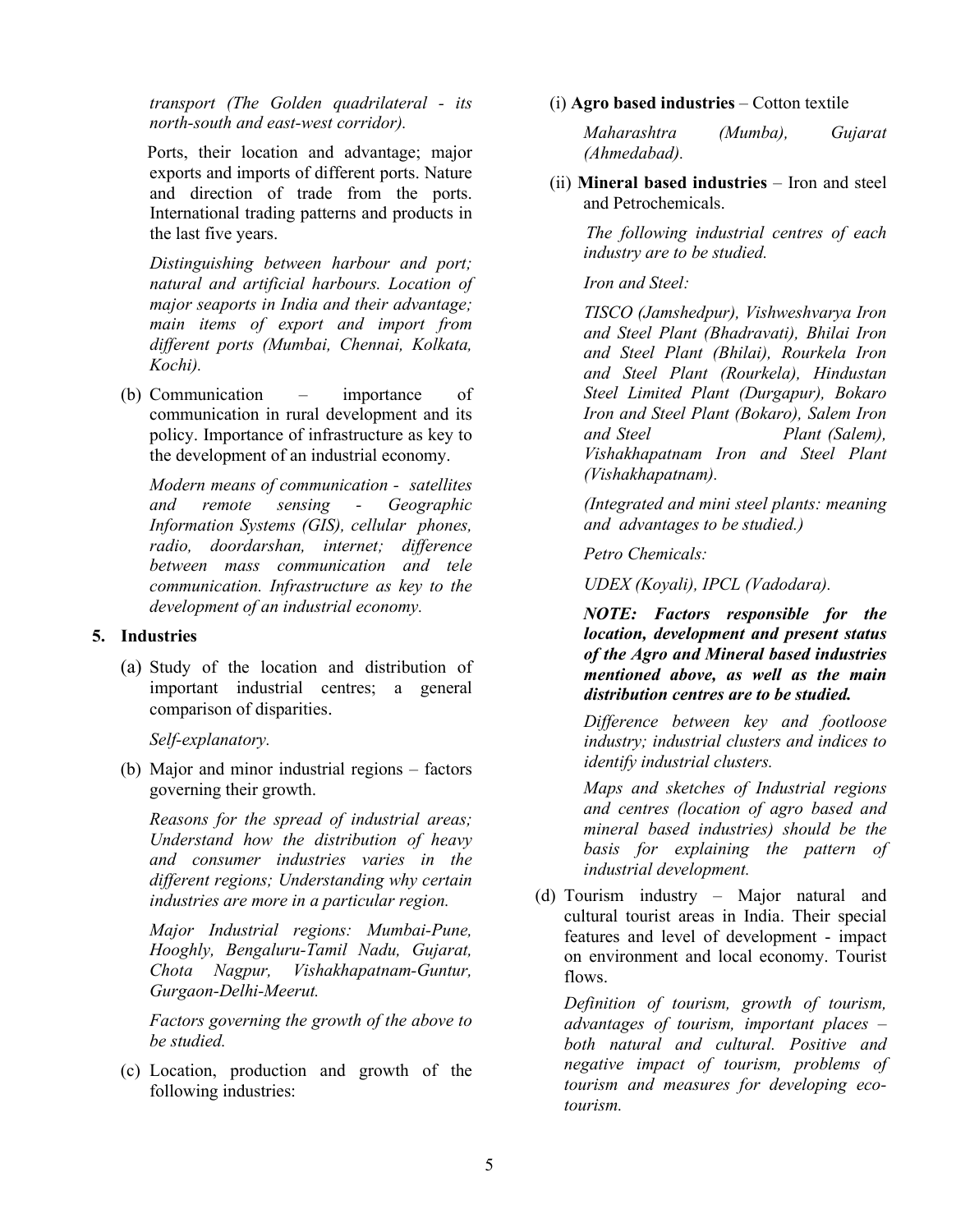## **6. Regional Economic Development**

## (Case studies)

Understanding of the meaning of development, multilevel planning and planning regions. The case studies will be undertaken with reference to the advantages and disadvantages that have accrued to the people and area - aspects covered will be their geographical location, resource base, developmental history, agriculture and industrial activities, issues of development.

- 1. Area development in Chhattisgarh region mining, silk industry and farming.
- 2. Electronics industry in Bengaluru– reasons for its development, extent, national and international linkages and problems.
- 3. Growth of Haldia port, its industries and hinterland.

## **7. Map Work**

A question on map work will be set to identify, label and locate any of the following items studied in topics 1-6.

# **MAP LIST:**

#### *Locational setting of India: (To identify)*

*80 4'N-370 6'N, 68<sup>0</sup> 7'E- 97<sup>0</sup> 25'E (Latitudinal and longitudinal extent of India); 23.5 0 N (Central latitude) and 82.5 0 E (Central longitude); Indira Col and Cape Comorin (Northern and Southern point of mainland India).*

#### *Mountains: (To mark and label)*

*3 parallel ranges of Himalayas, Trans Himalayan range – Karakoram, Pir Panjal, Ladakh, Zaskar. Aravallis, Vindhyas, Satpura, Western and Eastern Ghats, Nilgiris, Cardamom hills, Garo, Khasi, Jaintia hills, Patkoi hills, Naga hills, Mizo hills.*

#### *Plains: (To mark and label)*

*Indus-Ganga-Brahmapurtra region, Konkan, Kanara, Malabar, Coromandel, Northern Circars.*

*Plateaus: (To mark and label)*

*Malwa, Chota Nagpur, Deccan.*

*Peninsula: (To mark and label)*

*Kathiawar, Kachchh.* 

*Waterbodies: (To mark and label)*

*Arabian Sea, Bay of Bengal, Palk Strait, Gulf of Kachchh, Gulf of Khambat.*

### *Rivers: (To identify)*

*Indus, Jhelum, Chenab, Ravi, Beas, Sutlej, Ganga, Yamuna, Gomti, Ghaghara, Gandak, Kosi, Chambal, Betwa, Ken, Son, Damodar, Luni, Narmada, Tapi, Mahanadi, Brahmaputra.*

## *Population: (To identify)*

*The States of India (according to the latest Census) for the following: The Lowest density of population, highest density of population, highest level of urbanization, lowest level of urbanisation, highest Index of Concentration of population, the highest sex ratio, the lowest sex ratio, the highest literacy, the lowest literacy;*

*Urban cities of Delhi, Mumbai, Chennai , Kolkata and Bengaluru.*

## *Agriculture: (To identify)*

*Main producing States/regions of India for: Rice, Wheat, Coffee, Tea, Cotton, Jute, Sugarcane, Groundnut.*

## *Minerals: (To identify)*

*Iron Ore (Keonjhar, Singhbhum), Coal (Jharia, Bokaro, Raniganj), Petroleum (Digboi, Mumbai High), Manganese (Nagpur).*

*Industries: (To identify)*

*Cotton Textiles: Mumbai, Ahmedabad.*

*Iron and Steel: TISCO(Jamshedpur), Bhilai Iron and Steel Plant (Bhilai), Vishakhapatnam Iron and Steel Plant (Vishakhapatnam);*

*Transport: (To identify)*

*The route of: Golden Quadrilateral - 4 sides, North south Corridor, East West Corridor.*

*Ports: (To identify)*

*Kandla, Mumbai, Kochi, Tuticorin, Haldia, Chennai, Vishakhapatnam, Kolkata.*

## *SKETCH MAPS*

*Candidates should be able to understand and interpret the sketch maps/ diagrams, graphs related to the following topics:*

- *Locational setting of India;*
- *Relief and drainage of India;*
- *Climate;*
- *Population;*
- *Industries.*